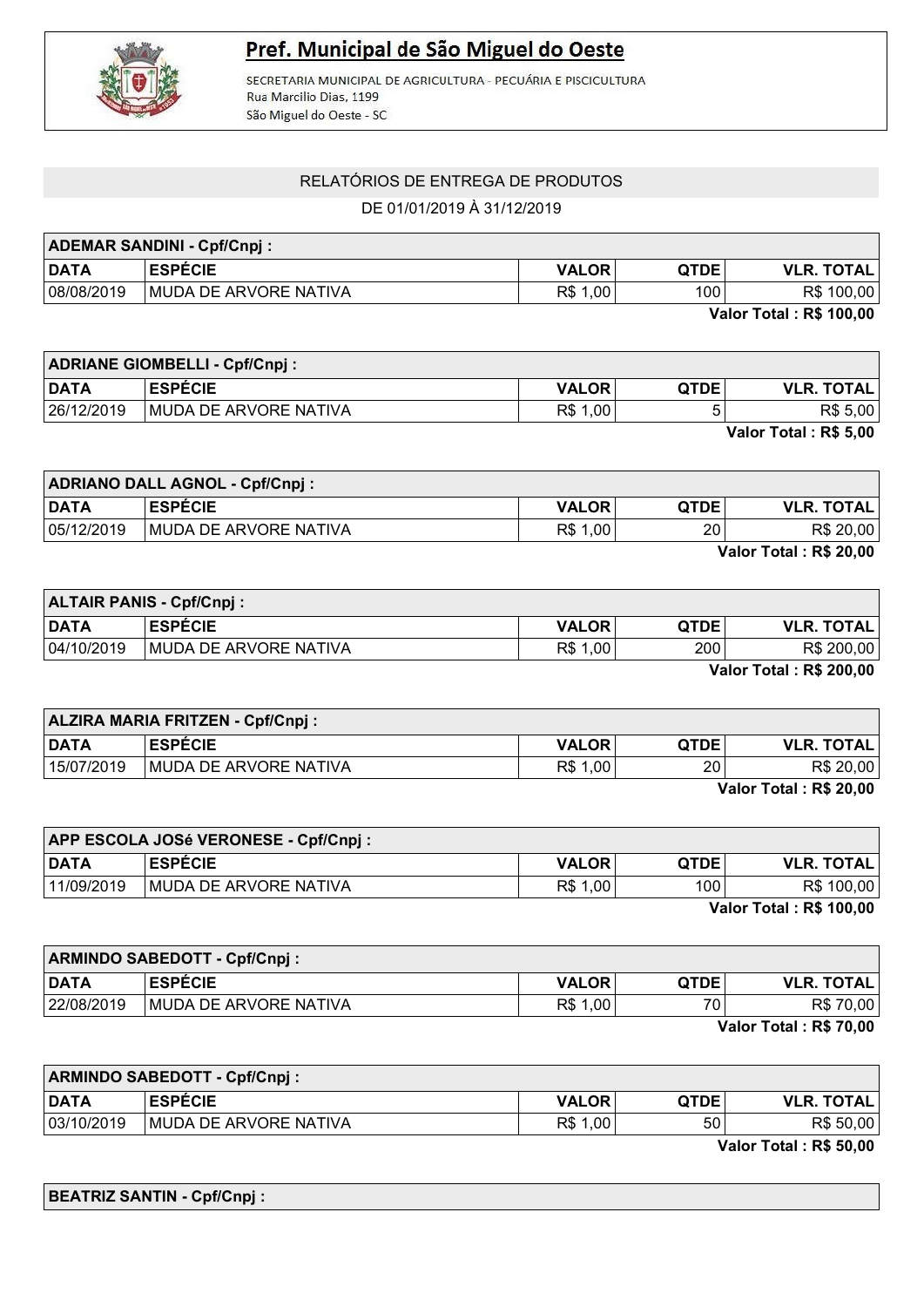| <b>DATA</b> | <b>ESPÉCIE</b>                               | <b>VALOR</b> | QTDE | <b>OTAL</b><br>VI R<br>π. |
|-------------|----------------------------------------------|--------------|------|---------------------------|
| 20/09/2019  | <b>NATIVA</b><br>MUDA<br><b>ARVORE</b><br>7F | R\$<br>00,   | 140  | R\$<br>140.00             |
|             |                                              |              | ---- | ________<br>____          |

Valor Total : R\$ 140,00

| <b>CAMILA PIRES DA SILVA - Cpf/Cnpj:</b> |                        |              |             |                   |
|------------------------------------------|------------------------|--------------|-------------|-------------------|
| <b>DATA</b>                              | <b>ESPÉCIE</b>         | <b>VALOR</b> | <b>QTDE</b> | <b>VLR. TOTAL</b> |
| 26/08/2019                               | IMUDA DE ARVORE NATIVA | R\$ 1,00     |             | R\$ 2,00          |
| Valer Tatal . DC 2.00                    |                        |              |             |                   |

Valor Total : R\$ 2,00

|                        | <b>CAMILA PIRES DA SILVA - Cpf/Cnpj:</b> |              |             |                   |
|------------------------|------------------------------------------|--------------|-------------|-------------------|
| <b>DATA</b>            | <b>ESPÉCIE</b>                           | <b>VALOR</b> | <b>QTDE</b> | <b>VLR. TOTAL</b> |
| 05/02/2019             | <b>IMUDA DE ARVORE NATIVA</b>            | R\$ 1,00     | 50          | R\$ 50,00         |
| Volor Total + DC EQ 00 |                                          |              |             |                   |

| Valor Total: R\$ 50,00 |  |  |  |  |
|------------------------|--|--|--|--|
|------------------------|--|--|--|--|

| COLéGIO LA SALLE PEPERI - Cpf/Cnpj : |                       |              |                 |                   |
|--------------------------------------|-----------------------|--------------|-----------------|-------------------|
| <b>DATA</b>                          | <b>ESPECIE</b>        | <b>VALOR</b> | <b>QTDE</b>     | <b>VLR. TOTAL</b> |
| 02/09/2019                           | MUDA DE ARVORE NATIVA | R\$ 1,00     | 50 <sup>°</sup> | R\$ 50,00         |
| Valor Total: R\$ 50,00               |                       |              |                 |                   |

COLéGIO LA SALLE PEPERI - Cpf/Cnpj : DATA ESPÉCIE VALOR QTDE VLR. TOTAL 09/09/2019 MUDA DE ARVORE NATIVA  $\begin{array}{|c|c|c|c|c|c|}\n\hline\n09/09/2019 & 0 & 0 & \text{R$} & 200,00 \\
\hline\n\end{array}$ 

Valor Total : R\$ 200,00

| DAIANA MICHELE SOSSMEIER - Cpf/Cnpj : |                               |              |             |                   |
|---------------------------------------|-------------------------------|--------------|-------------|-------------------|
| <b>DATA</b>                           | <b>ESPÉCIE</b>                | <b>VALOR</b> | <b>QTDE</b> | <b>VLR. TOTAL</b> |
| 08/10/2019                            | <b>IMUDA DE ARVORE NATIVA</b> | R\$ 1,00     | 50          | R\$ 50,00         |
| $\overline{V}$                        |                               |              |             |                   |

Valor Total : R\$ 50,00

| <b>DAVI LUIZ ZANON - Cpf/Cnpj:</b> |                               |              |             |                        |
|------------------------------------|-------------------------------|--------------|-------------|------------------------|
| <b>DATA</b>                        | <b>ESPECIE</b>                | <b>VALOR</b> | <b>QTDE</b> | <b>VLR. TOTAL</b>      |
| 24/06/2019                         | <b>IMUDA DE ARVORE NATIVA</b> | R\$ 1,00     | 50          | R\$ 50,00              |
|                                    |                               |              |             | Valor Total . DC EQ 00 |

Valor Total : R\$ 50,00

 $\overline{\phantom{0}}$ 

| <b>DIRCEU CAMPO - Cpf/Cnpj:</b> |                               |              |             |                                     |
|---------------------------------|-------------------------------|--------------|-------------|-------------------------------------|
| <b>DATA</b>                     | <b>ESPÉCIE</b>                | <b>VALOR</b> | <b>QTDE</b> | <b>VLR. TOTAL</b>                   |
| 11/10/2019                      | <b>IMUDA DE ARVORE NATIVA</b> | R\$ 1,00     |             | R\$ 3,00                            |
|                                 |                               |              |             | $\cdots$ $\cdots$ $\cdots$ $\cdots$ |

Valor Total : R\$ 3,00

| <b>DNIT - DEPARTAMENTO NACIONAL DE INFRAESTRUTURA DE TRANSPORTE - Cpf/Cnpj :</b> |                               |              |             |                   |
|----------------------------------------------------------------------------------|-------------------------------|--------------|-------------|-------------------|
| <b>DATA</b>                                                                      | <b>ESPÉCIE</b>                | <b>VALOR</b> | <b>OTDE</b> | <b>VLR. TOTAL</b> |
| 21/10/2019                                                                       | <b>IMUDA DE ARVORE NATIVA</b> | R\$ 1,00     | 140         | R\$ 140,00        |
| Volor Total . DC 440.00                                                          |                               |              |             |                   |

Valor Total : R\$ 140,00

| <b>EDACIR JOSé GHILARDI - Cpf/Cnpj:</b> |                       |              |             |                   |
|-----------------------------------------|-----------------------|--------------|-------------|-------------------|
| <b>DATA</b>                             | <b>ESPECIE</b>        | <b>VALOR</b> | <b>QTDE</b> | <b>VLR. TOTAL</b> |
| 16/04/2019                              | MUDA DE ARVORE NATIVA | R\$ 1,00     | 10          | R\$ 10,00         |

Valor Total : R\$ 10,00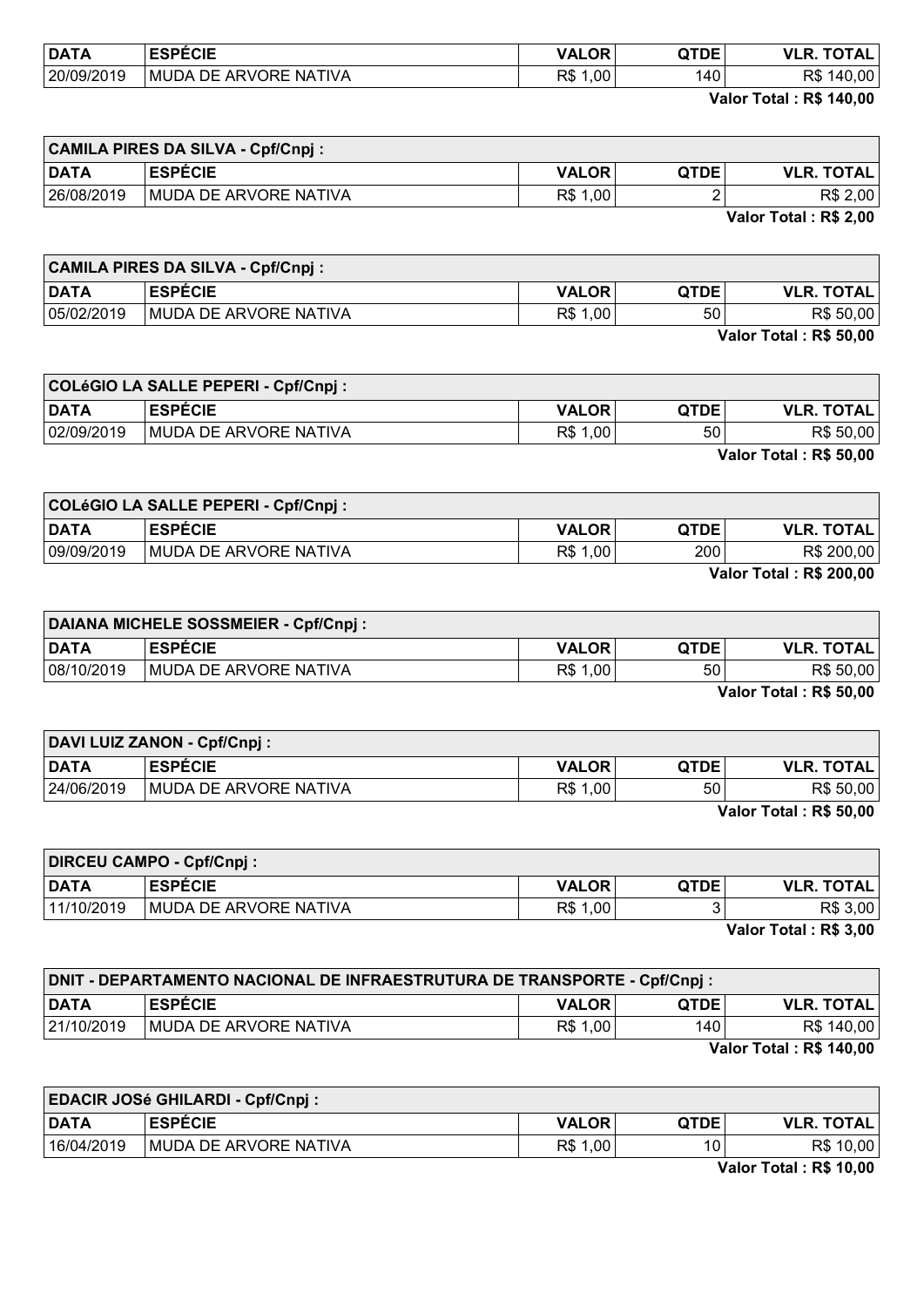| <b>EDILAINE DE SOUZA ALVES ALMEIDA - Cpf/Cnpj :</b> |                        |              |             |                   |
|-----------------------------------------------------|------------------------|--------------|-------------|-------------------|
| DATA                                                | <b>ESPECIE</b>         | <b>VALOR</b> | <b>OTDE</b> | <b>VLR. TOTAL</b> |
| 23/01/2019                                          | IMUDA DE ARVORE NATIVA | R\$ 1,00     |             | R\$ 5,00          |

Valor Total : R\$ 5,00

| <b>ELCI KLEINERT WATTE - Cpf/Cnpj:</b> |                        |              |                 |                       |
|----------------------------------------|------------------------|--------------|-----------------|-----------------------|
| DATA                                   | <b>ESPECIE</b>         | <b>VALOR</b> | <b>QTDE</b>     | <b>VLR. TOTAL</b>     |
| 16/01/2019                             | IMUDA DE ARVORE NATIVA | R\$ 1,00     | 15 <sub>1</sub> | R\$ 15,00             |
|                                        |                        |              |                 | .         .   .     _ |

Valor Total : R\$ 15,00

| <b>ELISÂNGELA CASTANHO - Cpf/Cnpj :</b> |                       |              |             |                   |
|-----------------------------------------|-----------------------|--------------|-------------|-------------------|
| <b>DATA</b>                             | <b>ESPECIE</b>        | <b>VALOR</b> | <b>QTDE</b> | <b>VLR. TOTAL</b> |
| 27/09/2019                              | MUDA DE ARVORE NATIVA | R\$ 1,00     | 140         | R\$ 140,00        |
| <b>Valor Total: R\$ 140,00</b>          |                       |              |             |                   |

| <b>EMEIEF MARECHAL ARTHUR DA COSTA E SILVA - Cpf/Cnpj :</b> |                       |              |                  |                   |
|-------------------------------------------------------------|-----------------------|--------------|------------------|-------------------|
| <b>DATA</b>                                                 | <b>ESPECIE</b>        | <b>VALOR</b> | <b>QTDE</b>      | <b>VLR. TOTAL</b> |
| 20/11/2019                                                  | MUDA DE ARVORE NATIVA | R\$ 1,00     | 100 <sub>1</sub> | R\$ 100,00        |
| <b>Valor Total: R\$ 100,00</b>                              |                       |              |                  |                   |

| <b>EMEIEF PADRE JOSé DE ANCHIETA - Cpf/Cnpj :</b> |                               |              |             |                   |
|---------------------------------------------------|-------------------------------|--------------|-------------|-------------------|
| <b>DATA</b>                                       | <b>ESPECIE</b>                | <b>VALOR</b> | <b>QTDE</b> | <b>VLR. TOTAL</b> |
| 08/05/2019                                        | <b>IMUDA DE ARVORE NATIVA</b> | R\$ 1,00     | 50          | R\$ 50,00         |
|                                                   |                               |              |             | ------            |

Valor Total : R\$ 50,00

 $\overline{\phantom{0}}$ 

| <b>EMEIEF WALDEMAR ANTÔNIO VON DENTZ - Cpf/Cnpj :</b> |                               |              |             |                   |
|-------------------------------------------------------|-------------------------------|--------------|-------------|-------------------|
| <b>DATA</b>                                           | <b>ESPÉCIE</b>                | <b>VALOR</b> | <b>OTDE</b> | <b>VLR. TOTAL</b> |
| 15/08/2019                                            | <b>IMUDA DE ARVORE NATIVA</b> | R\$ 1,00     | 30          | R\$ 30,00         |
| Volor Total + DC 20 00                                |                               |              |             |                   |

Valor Total : R\$ 30,00

| <b>EPAGRI - Cpf/Cnpj:</b> |                               |              |             |                                                           |
|---------------------------|-------------------------------|--------------|-------------|-----------------------------------------------------------|
| <b>DATA</b>               | <b>ESPECIE</b>                | <b>VALOR</b> | <b>QTDE</b> | <b>VLR. TOTAL</b>                                         |
| 04/12/2019                | <b>IMUDA DE ARVORE NATIVA</b> | R\$ 1,00     | 10          | R\$ 10,00                                                 |
|                           |                               |              |             | $M_{\odot}$ $\sim$ T $\sim$ $L_{\odot}$ $\sim$ Dec 40.00. |

Valor Total : R\$ 10,00

| <b>EPAGRI - Cpf/Cnpj:</b> |                               |              |             |                          |
|---------------------------|-------------------------------|--------------|-------------|--------------------------|
| <b>DATA</b>               | <b>ESPECIE</b>                | <b>VALOR</b> | <b>QTDE</b> | <b>VLR. TOTAL</b>        |
| 14/03/2019                | <b>IMUDA DE ARVORE NATIVA</b> | R\$ 1,00     | 60          | R\$ 60,00                |
|                           |                               |              |             | $-1 - 1 - 1$<br>___<br>. |

 $\mathbf{r}$ 

Valor Total : R\$ 60,00

| <b>EPAGRI - Cpf/Cnpj:</b> |                               |              |             |                        |
|---------------------------|-------------------------------|--------------|-------------|------------------------|
| <b>DATA</b>               | <b>ESPÉCIE</b>                | <b>VALOR</b> | <b>QTDE</b> | <b>VLR. TOTAL</b>      |
| 05/11/2019                | <b>IMUDA DE ARVORE NATIVA</b> | R\$ 1,00     | 15          | R\$ 15,00              |
|                           |                               |              |             | Valor Total . DC 45 00 |

Valor Total : R\$ 15,00

| <b>EPAGRI - Cpf/Cnpj:</b> |                              |              |                 |                   |
|---------------------------|------------------------------|--------------|-----------------|-------------------|
| <b>DATA</b>               | <b>ESPECIE</b>               | <b>VALOR</b> | <b>QTDE</b>     | <b>VLR. TOTAL</b> |
| 27/02/2019                | <b>MUDA DE ARVORE NATIVA</b> | R\$ 1,00     | 70 <sub>1</sub> | R\$ 70,00         |
|                           |                              |              |                 | ____________      |

Valor Total : R\$ 70,00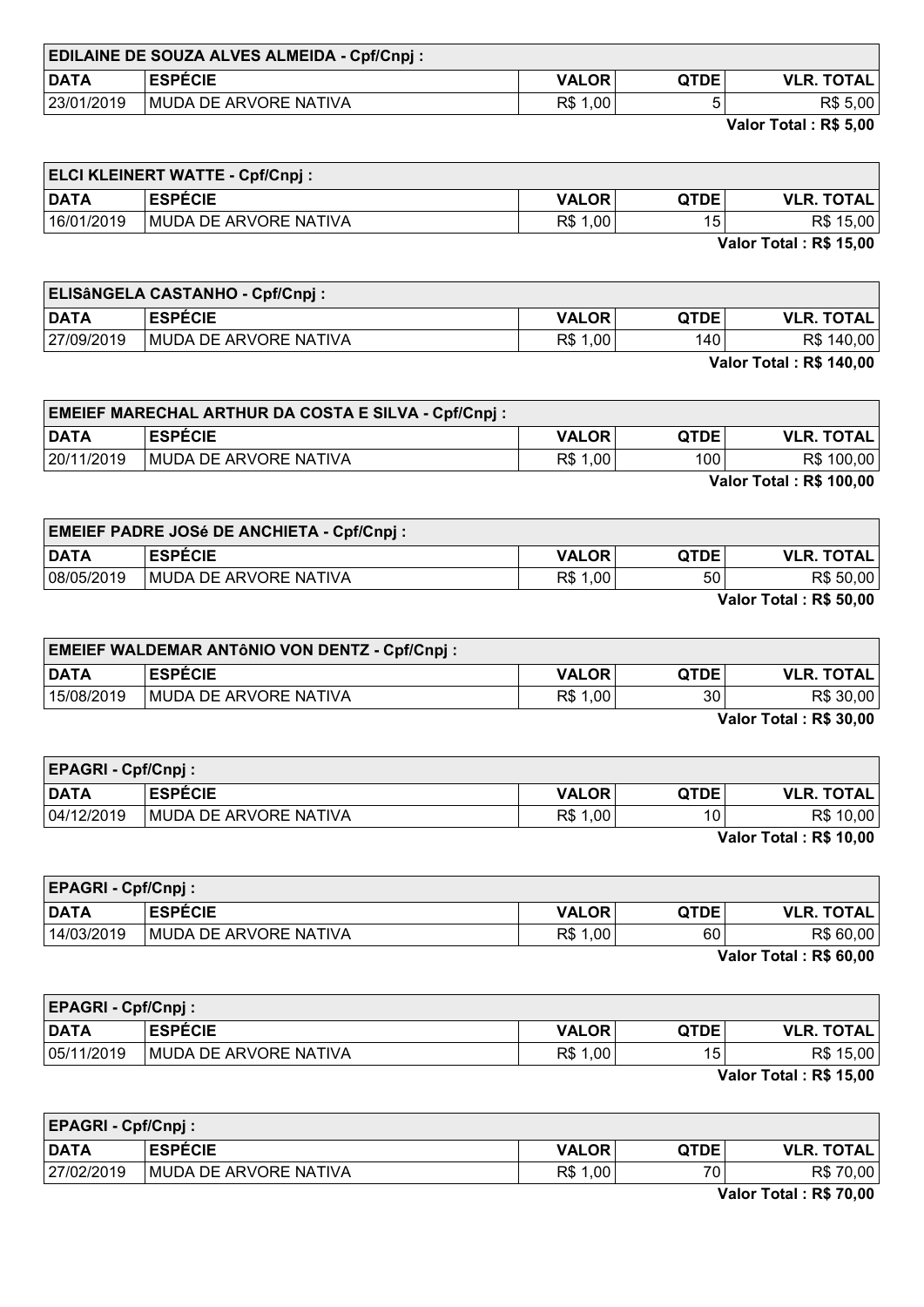| <b>EPAGRI - Cpf/Cnpj:</b> |                       |              |             |                   |
|---------------------------|-----------------------|--------------|-------------|-------------------|
| <b>DATA</b>               | <b>ESPECIE</b>        | <b>VALOR</b> | <b>QTDE</b> | <b>VLR. TOTAL</b> |
| 02/09/2019                | MUDA DE ARVORE NATIVA | 1,00<br>R\$  | 50          | R\$ 50,00         |

Valor Total : R\$ 50,00

| <b>FRANCISCO CARLOS DALMORO - Cpf/Cnpj :</b> |                               |              |                 |                   |
|----------------------------------------------|-------------------------------|--------------|-----------------|-------------------|
| <b>DATA</b>                                  | <b>ESPECIE</b>                | <b>VALOR</b> | <b>QTDE</b>     | <b>VLR. TOTAL</b> |
| 21/02/2019                                   | <b>IMUDA DE ARVORE NATIVA</b> | R\$ 1,00     | 25 <sub>1</sub> | R\$ 25,00         |
|                                              |                               |              |                 | _ _<br>.          |

Valor Total : R\$ 25,00

| <b>FRANCISCO DE AZEVEDO - Cpf/Cnpj:</b> |                       |              |             |                   |
|-----------------------------------------|-----------------------|--------------|-------------|-------------------|
| <b>DATA</b>                             | <b>ESPECIE</b>        | <b>VALOR</b> | <b>QTDE</b> | <b>VLR. TOTAL</b> |
| 05/09/2019                              | MUDA DE ARVORE NATIVA | R\$ 1,00     | 100         | R\$ 100,00        |
| <b>Valor Total: R\$ 100,00</b>          |                       |              |             |                   |

|             | <b>FRIGORÍFICO E DISTRIB. DE CARNES MAGIA - Cpf/Cnpj :</b> |              |             |                   |
|-------------|------------------------------------------------------------|--------------|-------------|-------------------|
| <b>DATA</b> | <b>ESPECIE</b>                                             | <b>VALOR</b> | <b>QTDE</b> | <b>VLR. TOTAL</b> |
| 10/12/2019  | MUDA DE ARVORE NATIVA                                      | R\$ 1,00     | 30          | R\$ 30,00         |
|             |                                                            |              |             | $\mathbf{V}$      |

Valor Total : R\$ 30,00

|             | <b>FRIGORÍFICO E DISTRIB. DE CARNES MAGIA - Cpf/Cnpj :</b> |              |      |                   |
|-------------|------------------------------------------------------------|--------------|------|-------------------|
| <b>DATA</b> | <b>ESPÉCIE</b>                                             | <b>VALOR</b> | QTDE | <b>VLR. TOTAL</b> |
| 07/08/2019  | <b>IMUDA DE ARVORE NATIVA</b>                              | R\$ 1,00     | 45   | R\$ 45,00         |
|             |                                                            |              |      | ---------         |

Valor Total : R\$ 45,00

| <b>GERSON LUIZ WEISSHEIMER - Cpf/Cnpj:</b> |                               |              |                 |                   |
|--------------------------------------------|-------------------------------|--------------|-----------------|-------------------|
| <b>DATA</b>                                | <b>ESPÉCIE</b>                | <b>VALOR</b> | <b>QTDE</b>     | <b>VLR. TOTAL</b> |
| 03/10/2019                                 | <b>IMUDA DE ARVORE NATIVA</b> | R\$ 1,00     | 20 <sub>1</sub> | R\$ 20,00         |
| Valor Total . DC 20 00                     |                               |              |                 |                   |

Valor Total : R\$ 20,00

| <b>GILBERTO PEREIRA - Cpf/Cnpj:</b> |                               |              |                  |                                                 |
|-------------------------------------|-------------------------------|--------------|------------------|-------------------------------------------------|
| <b>DATA</b>                         | <b>ESPECIE</b>                | <b>VALOR</b> | <b>QTDE</b>      | <b>VLR. TOTAL</b>                               |
| 10/10/2019                          | <b>IMUDA DE ARVORE NATIVA</b> | R\$ 1,00     | 100 <sub>1</sub> | R\$ 100,00                                      |
|                                     |                               |              |                  | $V_{\text{eff}}$ $\sim$ Tatal $\sim$ De 400.00. |

Valor Total : R\$ 100,00

 $\overline{\phantom{0}}$ 

| <b>GILBERTO PEREIRA - Cpf/Cnpj:</b> |                       |              |             |                                |
|-------------------------------------|-----------------------|--------------|-------------|--------------------------------|
| <b>DATA</b>                         | <b>ESPECIE</b>        | <b>VALOR</b> | <b>QTDE</b> | <b>VLR. TOTAL</b>              |
| 04/01/2019                          | MUDA DE ARVORE NATIVA | R\$ 1,00     | 120         | R\$ 120,00                     |
|                                     |                       |              |             | <b>Valor Total: R\$ 120,00</b> |

| <b>HABITETO NEGÓCIOS IMOBILIÁRIOS LTDA - Cpf/Cnpj:</b> |                       |              |             |                                                                        |
|--------------------------------------------------------|-----------------------|--------------|-------------|------------------------------------------------------------------------|
| <b>DATA</b>                                            | <b>ESPECIE</b>        | <b>VALOR</b> | <b>QTDE</b> | <b>VLR. TOTAL</b>                                                      |
| 05/12/2019                                             | MUDA DE ARVORE NATIVA | R\$ 1,00     | 20          | R\$ 20,00                                                              |
|                                                        |                       |              |             | $\mathbf{M} = \mathbf{I} \times \mathbf{I}$ is the set of $\mathbf{M}$ |

Valor Total : R\$ 20,00

|            | <b>INSTITUTO CATUETê - Cpf/Cnpj :</b> |              |             |                   |
|------------|---------------------------------------|--------------|-------------|-------------------|
| DATA       | <b>ESPECIE</b>                        | <b>VALOR</b> | <b>QTDE</b> | <b>VLR. TOTAL</b> |
| 14/08/2019 | MUDA DE ARVORE NATIVA                 | R\$ 1,00     | 25          | R\$ 25,00         |
|            |                                       |              |             | $-1 - -1$         |

Valor Total : R\$ 25,00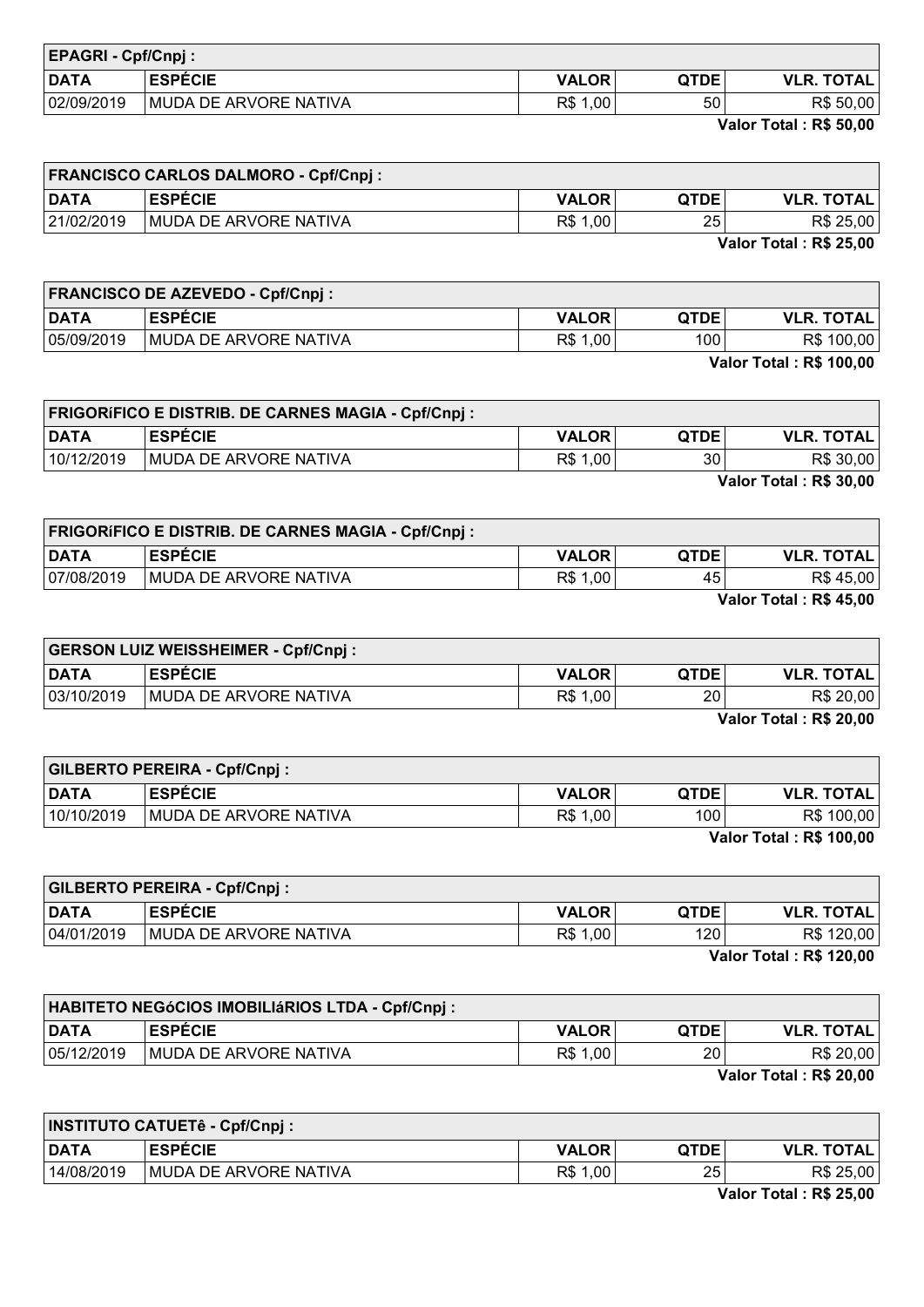| <b>INSTITUTO CATUETê - Cpf/Cnpj :</b> |                       |              |             |                   |
|---------------------------------------|-----------------------|--------------|-------------|-------------------|
| <b>DATA</b>                           | <b>ESPECIE</b>        | <b>VALOR</b> | <b>QTDE</b> | <b>VLR. TOTAL</b> |
| 08/07/2019                            | MUDA DE ARVORE NATIVA | R\$<br>1,00  | 150         | R\$ 150,00        |
|                                       |                       |              |             |                   |

Valor Total : R\$ 150,00

| <b>INSTITUTO EDUCACIONAL CVE - Cpf/Cnpj :</b> |                               |              |             |                   |
|-----------------------------------------------|-------------------------------|--------------|-------------|-------------------|
| <b>DATA</b>                                   | <b>ESPECIE</b>                | <b>VALOR</b> | <b>QTDE</b> | <b>VLR. TOTAL</b> |
| 18/09/2019                                    | <b>IMUDA DE ARVORE NATIVA</b> | R\$ 1,00     | 2301        | R\$ 230,00        |
|                                               |                               |              | .           | $        -$       |

Valor Total : R\$ 230,00

|             | <b>IRIO BARBIERI - Cpf/Cnpj:</b> |              |             |                                |
|-------------|----------------------------------|--------------|-------------|--------------------------------|
| <b>DATA</b> | <b>ESPECIE</b>                   | <b>VALOR</b> | <b>QTDE</b> | <b>VLR. TOTAL</b>              |
| 06/11/2019  | MUDA DE ARVORE NATIVA            | R\$ 1,00     | 100         | R\$ 100,00                     |
|             |                                  |              |             | <b>Valor Total: R\$ 100,00</b> |

IVO WILBRANTZ - Cpf/Cnpj :

| <b>DATA</b> | <b>ESPECIE</b>        | <b>VALOR</b> | <b>QTDE</b> | <b>VLR. TOTAL</b>             |
|-------------|-----------------------|--------------|-------------|-------------------------------|
| 14/02/2019  | MUDA DE ARVORE NATIVA | R\$<br>1,00  | 50          | R\$ 50,00                     |
|             |                       |              |             | <b>Valor Total: R\$ 50,00</b> |

| <b>JOSÉ AUGUSTO TUNI - Cpf/Cnpj:</b> |                               |              |             |                   |
|--------------------------------------|-------------------------------|--------------|-------------|-------------------|
| <b>DATA</b>                          | <b>ESPECIE</b>                | <b>VALOR</b> | <b>QTDE</b> | <b>VLR. TOTAL</b> |
| 22/07/2019                           | <b>IMUDA DE ARVORE NATIVA</b> | R\$ 1,00     | 40          | R\$ 40,00         |
|                                      |                               |              |             | _ _               |

Valor Total : R\$ 40,00

| JOSé CORREA DOS SANTOS - Cpf/Cnpj : |                               |              |             |                   |
|-------------------------------------|-------------------------------|--------------|-------------|-------------------|
| <b>DATA</b>                         | <b>ESPÉCIE</b>                | <b>VALOR</b> | <b>QTDE</b> | <b>VLR. TOTAL</b> |
| 09/12/2019                          | <b>IMUDA DE ARVORE NATIVA</b> | R\$ 1,00     | 50          | R\$ 50,00         |
| Volor Total . DC EQ 00              |                               |              |             |                   |

Valor Total : R\$ 50,00

| JUCIMAR MOSQUEN - Cpf/Cnpj: |                               |              |      |                        |
|-----------------------------|-------------------------------|--------------|------|------------------------|
| <b>DATA</b>                 | <b>ESPÉCIE</b>                | <b>VALOR</b> | QTDE | <b>VLR. TOTAL</b>      |
| 24/09/2019                  | <b>IMUDA DE ARVORE NATIVA</b> | R\$ 1,00     | 50   | R\$ 50,00              |
|                             |                               |              |      | Valor Total: R\$ 50,00 |

KELIN CRISTINA BEDIN - Cpf/Cnpj : DATA ESPÉCIE VALOR QTDE VLR. TOTAL 16/09/2019 MUDA DE ARVORE NATIVA R\$ 1,00 850 R\$ 350,00

Valor Total : R\$ 350,00

| <b>KELIN CRISTINA BEDIN - Cpf/Cnpj:</b> |                               |              |             |                                           |
|-----------------------------------------|-------------------------------|--------------|-------------|-------------------------------------------|
| <b>DATA</b>                             | <b>ESPECIE</b>                | <b>VALOR</b> | <b>QTDE</b> | <b>VLR. TOTAL</b>                         |
| 28/05/2019                              | <b>IMUDA DE ARVORE NATIVA</b> | R\$ 1,00     | 50          | R\$ 50,00                                 |
|                                         |                               |              |             | $V_{\rm min}$ $\tau_{\rm min}$ . De EA AA |

Valor Total : R\$ 50,00

| LEANDRO LUIZ CARDOSO - Cpf/Cnpj:               |                               |              |             |                   |
|------------------------------------------------|-------------------------------|--------------|-------------|-------------------|
| <b>DATA</b>                                    | <b>ESPECIE</b>                | <b>VALOR</b> | <b>QTDE</b> | <b>VLR. TOTAL</b> |
| 03/10/2019                                     | <b>IMUDA DE ARVORE NATIVA</b> | R\$<br>1,00  | 20          | R\$ 20,00         |
| $V_{\text{eff}}$ $\sim$ Telef $\sim$ De 00.00. |                               |              |             |                   |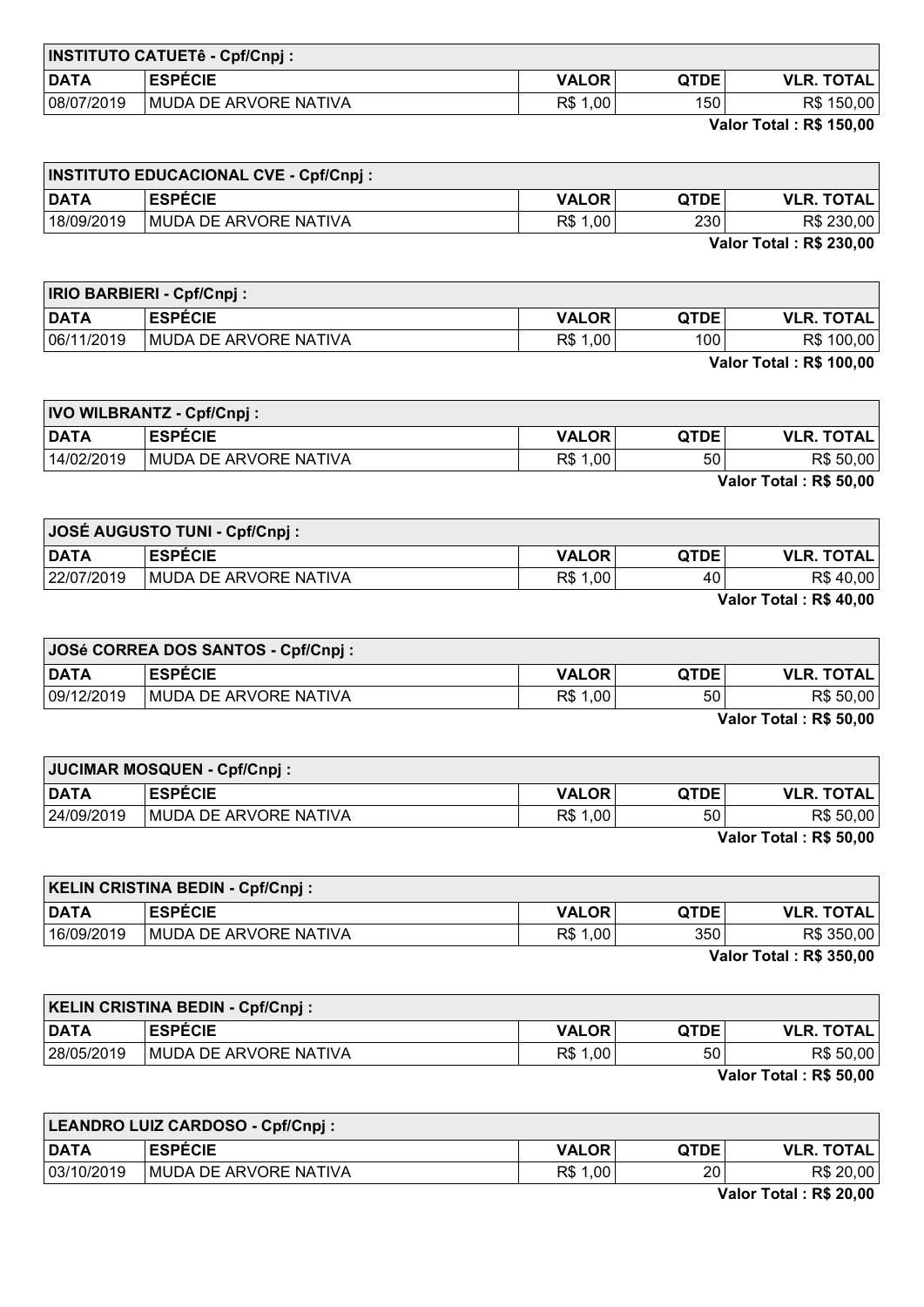| LEOCIR JOSÉ CANDATEN - Cpf/Cnpj : |                       |              |             |                   |
|-----------------------------------|-----------------------|--------------|-------------|-------------------|
| <b>DATA</b>                       | <b>ESPECIE</b>        | <b>VALOR</b> | <b>QTDE</b> | <b>VLR. TOTAL</b> |
| 03/07/2019                        | MUDA DE ARVORE NATIVA | R\$ 1,00     | 150         | R\$ 150,00        |

Valor Total : R\$ 150,00

| <b>LEONIR WILBRANTZ - Cpf/Cnpj:</b> |                       |              |             |                   |
|-------------------------------------|-----------------------|--------------|-------------|-------------------|
| <b>DATA</b>                         | <b>ESPECIE</b>        | <b>VALOR</b> | <b>QTDE</b> | <b>VLR. TOTAL</b> |
| 12/04/2019                          | MUDA DE ARVORE NATIVA | R\$ 1,00     | 20          | R\$ 20,00         |
|                                     |                       |              |             |                   |

Valor Total : R\$ 20,00

|                                | LIONS CLUBE LIONESSES SãO MIGUEL - Cpf/Cnpj : |              |             |                   |
|--------------------------------|-----------------------------------------------|--------------|-------------|-------------------|
| <b>DATA</b>                    | <b>ESPECIE</b>                                | <b>VALOR</b> | <b>QTDE</b> | <b>VLR. TOTAL</b> |
| 01/07/2019                     | <b>IMUDA DE ARVORE NATIVA</b>                 | R\$ 1,00     | 200         | R\$ 200,00        |
| <b>Valor Total: R\$ 200,00</b> |                                               |              |             |                   |

| LIONS CLUBE SãO MIGUEL DO OESTE UNIVERSIDADE - Cpf/Cnpj : |                               |              |             |                   |
|-----------------------------------------------------------|-------------------------------|--------------|-------------|-------------------|
| <b>DATA</b>                                               | <b>ESPECIE</b>                | <b>VALOR</b> | <b>QTDE</b> | <b>VLR. TOTAL</b> |
| 15/03/2019                                                | <b>IMUDA DE ARVORE NATIVA</b> | R\$ 1,00     | 200 l       | R\$ 200,00        |
| <b>Valor Total: R\$ 200,00</b>                            |                               |              |             |                   |

| <b>LUCIANE CRISTINA GERON MICHIELIN - Cpf/Cnpj:</b> |                       |              |             |                   |
|-----------------------------------------------------|-----------------------|--------------|-------------|-------------------|
| <b>DATA</b>                                         | <b>ESPECIE</b>        | <b>VALOR</b> | <b>QTDE</b> | <b>VLR. TOTAL</b> |
| 23/04/2019                                          | MUDA DE ARVORE NATIVA | R\$ 1,00     | 10          | R\$ 10,00         |
|                                                     |                       |              |             | ---------         |

Valor Total : R\$ 10,00

| <b>MARCOS RICARDO DAVIES - Cpf/Cnpj :</b> |                               |              |             |                   |
|-------------------------------------------|-------------------------------|--------------|-------------|-------------------|
| <b>DATA</b>                               | <b>ESPECIE</b>                | <b>VALOR</b> | <b>QTDE</b> | <b>VLR. TOTAL</b> |
| 07/01/2019                                | <b>IMUDA DE ARVORE NATIVA</b> | R\$ 1,00     | 140         | R\$ 140,00        |
| Valor Total . R& 140.00                   |                               |              |             |                   |

Valor Total : R\$ 140,00

| MATEUS DAI PRAI - Cpf/Cnpj : |                               |              |             |                               |
|------------------------------|-------------------------------|--------------|-------------|-------------------------------|
| <b>DATA</b>                  | <b>ESPECIE</b>                | <b>VALOR</b> | <b>QTDE</b> | <b>VLR. TOTAL,</b>            |
| 25/02/2019                   | <b>IMUDA DE ARVORE NATIVA</b> | R\$ 1,00     | 35          | R\$ 35,00                     |
|                              |                               |              |             | <b>Valor Total: R\$ 35,00</b> |

| NEURI BECKER - Cpf/Cnpj: |                                                                        |              |                 |                   |
|--------------------------|------------------------------------------------------------------------|--------------|-----------------|-------------------|
| <b>DATA</b>              | <b>ESPECIE</b>                                                         | <b>VALOR</b> | <b>QTDE</b>     | <b>VLR. TOTAL</b> |
| 07/05/2019               | <b>MUDA DE ARVORE NATIVA</b>                                           | R\$ 1,00     | 20 <sub>1</sub> | R\$ 20,00         |
|                          | $\mathbf{M} = \mathbf{I} \times \mathbf{I}$ is the set of $\mathbf{M}$ |              |                 |                   |

Valor Total : R\$ 20,00

| NILSO CESAR SANDINI - Cpf/Cnpj : |                        |              |      |                   |
|----------------------------------|------------------------|--------------|------|-------------------|
| <b>DATA</b>                      | <b>ESPÉCIE</b>         | <b>VALOR</b> | QTDE | <b>VLR. TOTAL</b> |
| 20/03/2019                       | IMUDA DE ARVORE NATIVA | R\$ 1,00     | 50   | R\$ 50,00         |
|                                  |                        |              |      | $\overline{V}$    |

Valor Total : R\$ 50,00

| NILVA FABIANI LAZAROTTO - Cpf/Cnpj : |                       |              |             |                                                                   |
|--------------------------------------|-----------------------|--------------|-------------|-------------------------------------------------------------------|
| DATA                                 | <b>ESPECIE</b>        | <b>VALOR</b> | <b>QTDE</b> | <b>VLR. TOTAL</b>                                                 |
| 04/11/2019                           | MUDA DE ARVORE NATIVA | R\$ 1,00     | 30          | R\$ 30,00                                                         |
|                                      |                       |              |             | $M_{\odot}$ , $\sim$ T $\sim$ $L_{\odot}$ ) . The case and $\sim$ |

Valor Total : R\$ 30,00